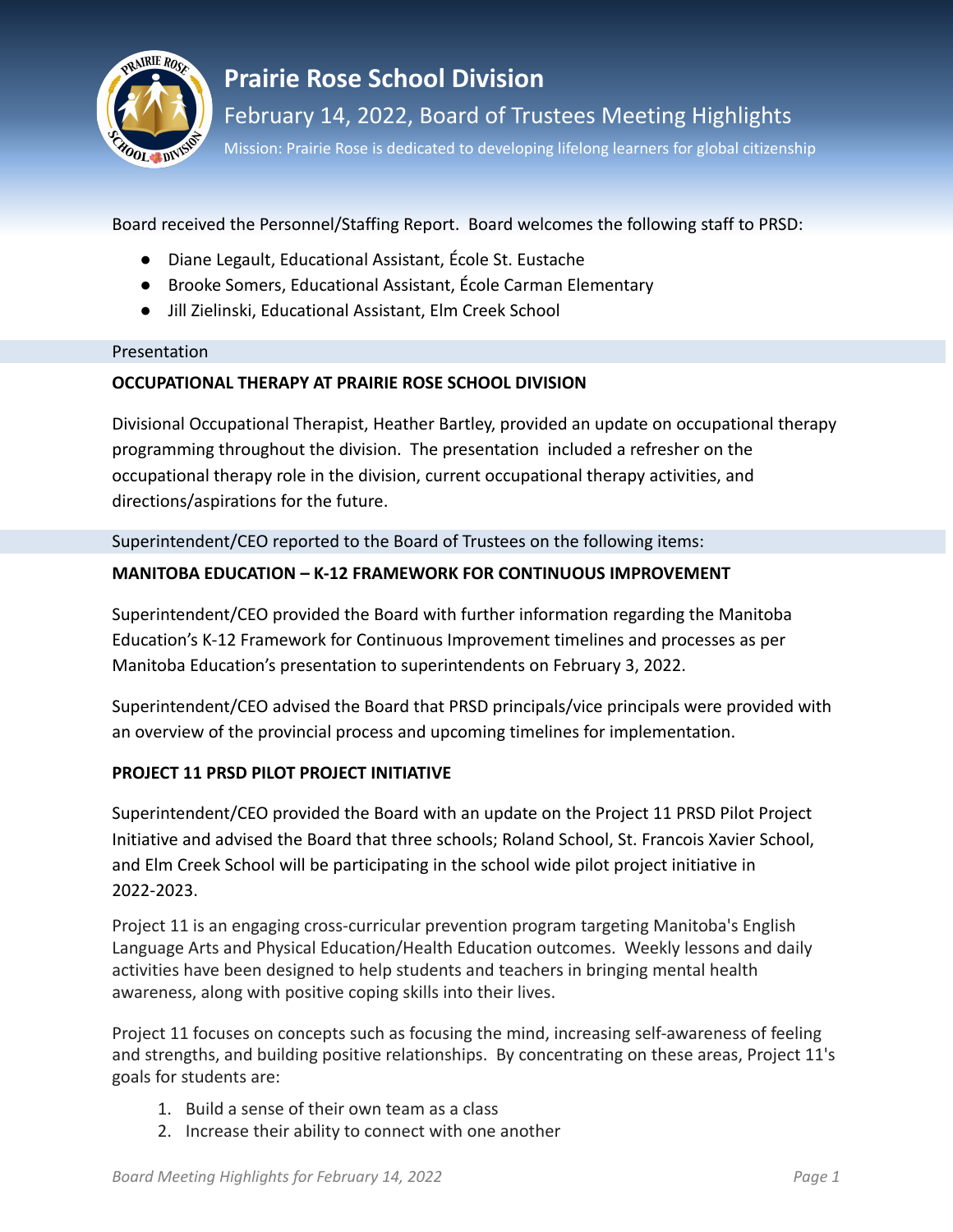- 3. Increase self-awareness of social, emotional, and physical wellness
- 4. Create a stage of empathy
- 5. Enhance their academic performance

## **AP #227 – INDIGENOUS EDUCATION – K-12 TREATY EDUCATION TRAINING**

Superintendent/CEO provided the Board of Trustees an update regarding divisional progress with AP #227 – Indigenous Education – K-12 Treaty Education/Initiatives/Resources. K-8 PRSD teachers and educational assistants completed a full day of virtual Treaty Education training on January 28, 2022. Grades 9-12 teachers and educational assistants will complete a full day of virtual Treaty Education training on February 25, 2022.

## **PROVINCIAL STUDENT INFORMATION SYSTEM (SIS) UPDATE**

The IT Supervisor provided a summary of the February 9, 2022, provincial SIS engagement session. The IT Supervisor along with the St. Laurent School Vice Principal attended this scoping session which aimed to understand what schools in Manitoba use their SIS for, what is required in an SIS, and features they would like to see. A timeline was provided including implementation planning and piloting with expected onboarding anticipated for 2024.

#### **JANUARY 2022 STUDENT ENROLMENT**

A summary of the January 2022, PRSD student enrolment, showing total enrolment of 2357 students was attached.

#### New Business:

## **DEVELOPMENT OF NEW K-12 EDUCATION FUNDING MODEL**

A K-12 New Education Funding Model meeting has been scheduled with the Board, Superintendent/CEO, and Secretary-Treasurer to meet with Leger Research who has been retained by Manitoba Education to gather feedback regarding the development of a new funding model for K-12 education in Manitoba.

#### Highlighted Motions:

**THAT** based on a petition signed by the parents or guardians of at least 75% of the pupils in the school, we approved the daily saying of the Lord's Prayer at Hutterian Colony School – Rosedale Colony for the remainder of the 2021-2022 school year.

**THAT** we approve the issuing of a long-term debt Promissory Note LTPS0500 dated February 28, 2022, for expenses related to capital projects: Carman Elementary Roof Replacement and Miami School Modular Classroom Request.